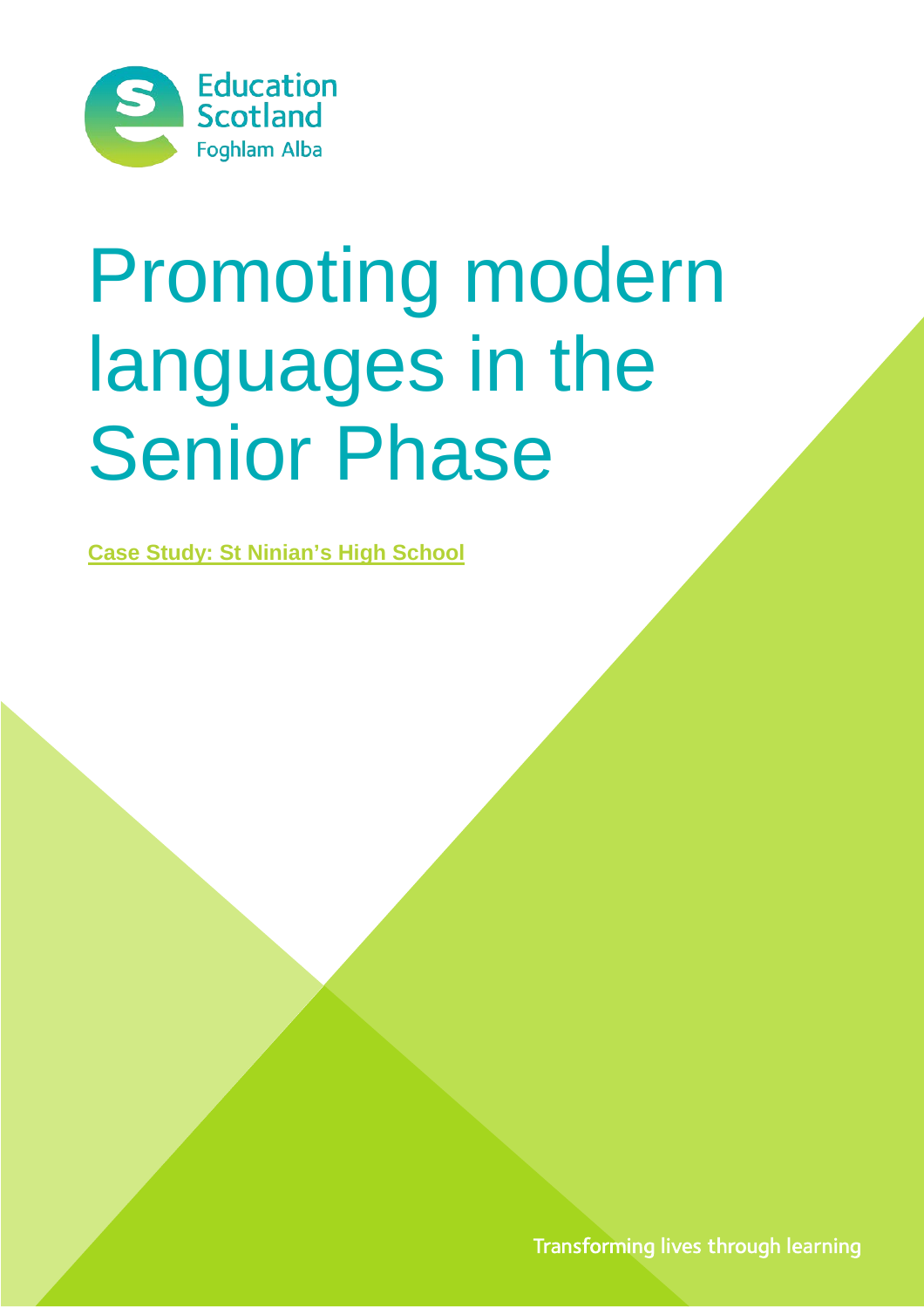# St Ninian's High School - East Dunbartonshire **Council**

School Roll: 759

# **Principal teacher:** Diane Stokoe

#### **Context of the department:**

There are four full time members of staff in the department and one part-time member of staff. All are French and Spanish specialists. The school has had a Confucius Hub since 2009. Since 2011, the department has also had one full time teacher of Mandarin. This teacher is deployed in the associated primaries, as well as in one other secondary school in the authority.

#### **Curricular structure:**

The school has a 33 period week and operates a broad general education phase from S1 to S3, and a senior phase from S4 to S6. Young people in S1 to S3 have three x 50 minute periods per week for modern languages.

Prior to 2011, young people would spend half the year studying either French or Spanish and would then change to the other language for the second half of the school year. This was reviewed in 2011 and changed to ensure continuity and depth of learning. . As a result since 2012, S1 and S2 experience both languages continuously. The weighting changes in S2.

#### Either

In S1 two periods of French and one of Spanish

In S2 one period of French and two of Spanish

# Or

In S1 one period of French and two of Spanish

In S2 two periods of French and one of Spanish

Inserts of Mandarin are integrated into the S1 to S2 curriculum.

In the opinion of staff, young people have had sufficient experience in both languages to make an informed decision at the end of S2. Young people choose either French **or** Spanish **or** Mandarin for S3. Mandarin has a low uptake.

In 2014-15 there were two French classes and three Spanish classes.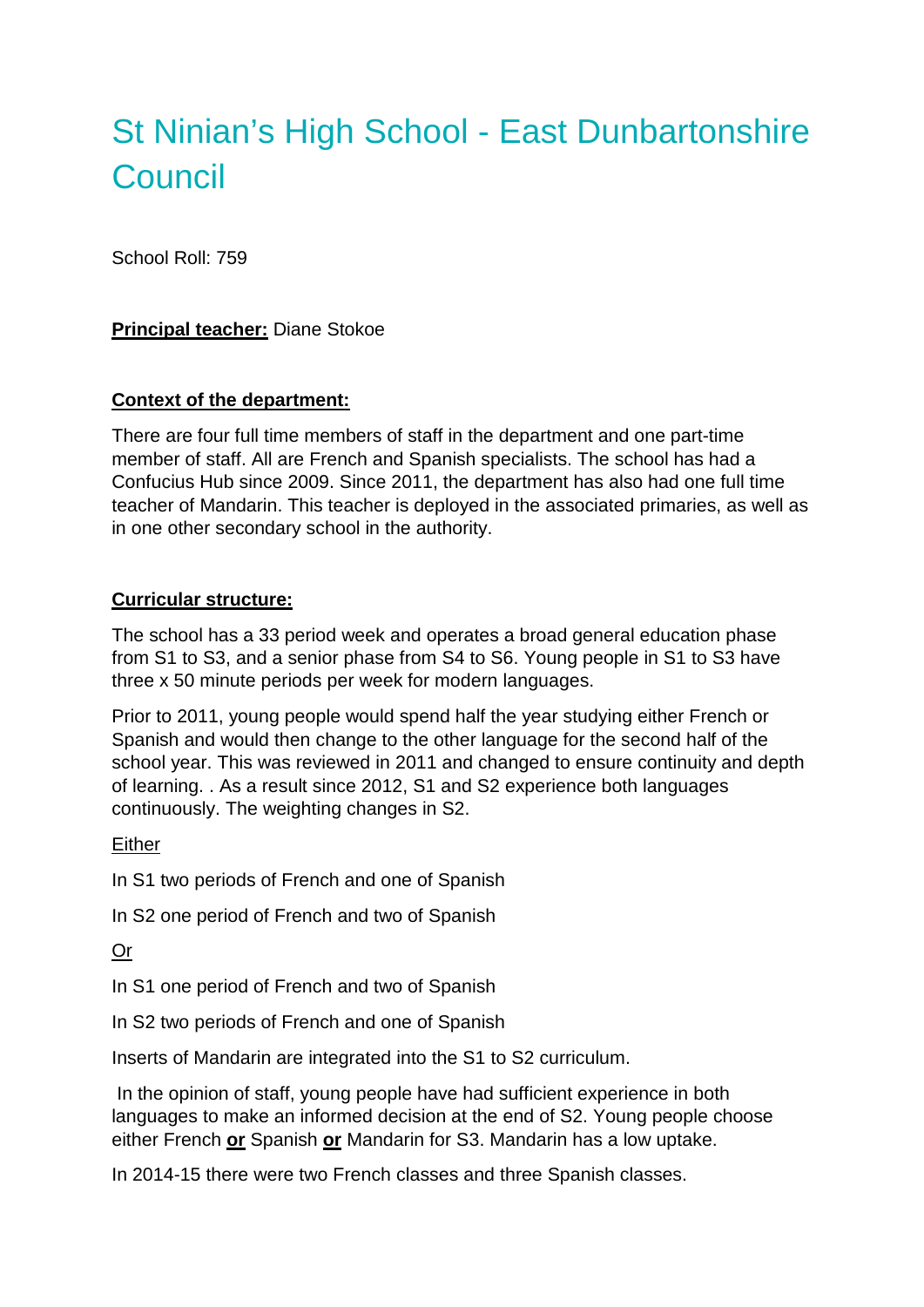# **Uptake:**

In the current S4, 63% of the cohort have opted to continue their language to National Qualification level. There are currently two French classes with 28 young people and two Spanish with 48 young people.

In S5 and S6, 18 young people are studying Higher French with a further 16 choosing Higher Spanish.

The department has become a local hub for Advanced Higher French and Spanish, with a number of candidates across the local authority attending Advanced Higher classes at St Ninian's High School.

#### **Approaches to assessment:**

The department has increased its use of ICT and young people regularly peer assess outcomes for talking using iPads. Young people are able to work independently and in groups, and they use feedback to improve their performance in talking. All young people have a folder from S1 to S3 containing peer and selfassessment profiles, as well as other class work and assessments. This allows staff to track young people's progress through the experiences and outcomes.

#### **Using feedback from pupils:**

The department uses 'SurveyMonkey' on a regular basis to gather the views of young people and their parents /carers about the work of the department. The questionnaires contain questions from 'How Good Is Our School?' as well as other particular areas of interest for the department, such as a reviewing a unit of work

These results are analysed and discussed at department meetings and the action points identified feed into the department improvement plan.

# **Activities within the department:**

The department has a number of language events in the whole school calendar. For example, in S2 young people had a languages quiz in the autumn term, which the department hopes will become an annual event. Here the young people spend two periods working in house teams on aspects of the modern language, as well as wider cultural knowledge. In October, there is an annual modern languages event, again for young people in S2, where a 'carousel' of activities in the modern languages is on offer. Film studies feature in the courses for S1 to S3.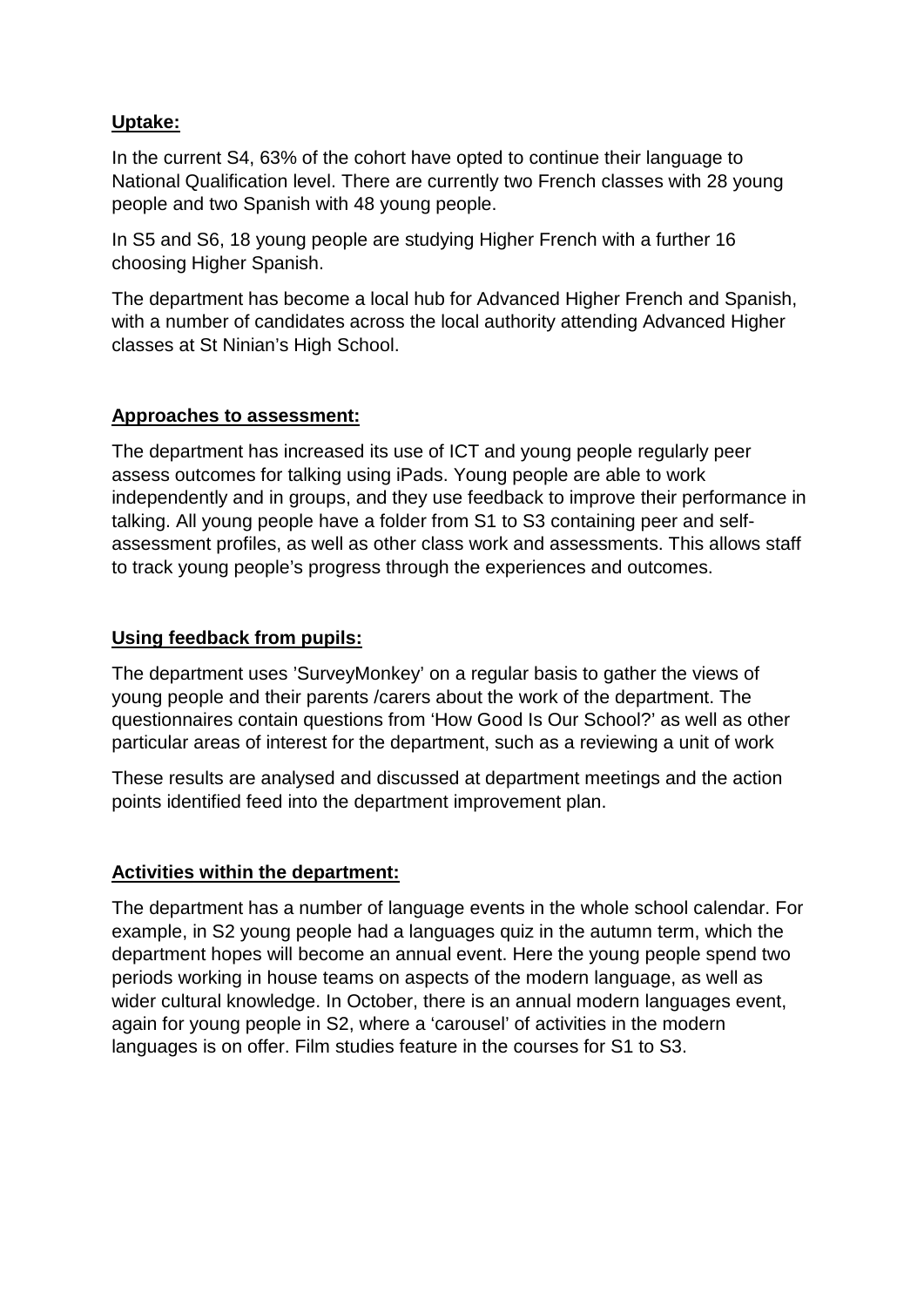# **Outwith the classroom:**

Young people are given regular opportunities throughout the year to visit the Glasgow Film Theatre for screenings of French and Spanish films. There is an annual visit to a local French restaurant for S3 pupils. All S2 to S4 pupils are offered a week long language immersion visit to France or Spain. In addition, senior pupils attend the annual multi-lingual debate at Heriot-Watt University.

# **Cluster working:**

The school has five associated primary schools.

There is a long standing programme of liaison with the cluster primaries and over the last five years, one member of the modern languages staff has worked regularly with primaries five, six and seven, leading the learning and planning the delivery of lessons on a four-weekly basis with the class teacher. There are robust transition arrangements in place from P7 to S1, which allows learning to progress coherently from primary into secondary school.

The cluster group is working on their planning for 1+2 languages. The L2 is likely to be French but options are still being explored and the final decision will be made on a cluster basis. Pupils already have exposure to two languages until the end of S2.

# **Pupil Voice:**

The pupil focus group consisted of eleven girls and two boys.

There were four young people from S4, four from S5 and five from S6.

Pupils were asked to consider two aspects of their language learning:

- Learning experiences in S1 to S3
- Reasons for continuing a language into the senior phase.

# **Learning experiences in S1 to S3:**

Most pupils felt that the experience with specialist practitioners in high school brought the language to life. Some stated it also gave them a better understanding of English. Film studies as part of courses were motivational and all believed the greater depth in S3 was a positive experience. Exposure to cultural aspects of the language, such as plays and celebration of foreign traditions, was appreciated, as well as lunches and other activities.

Young people said they were not just learning a language but also learning about the culture of the country. All felt that the chance to learn a language was also appealing. Young people enjoyed the exposure to two languages.